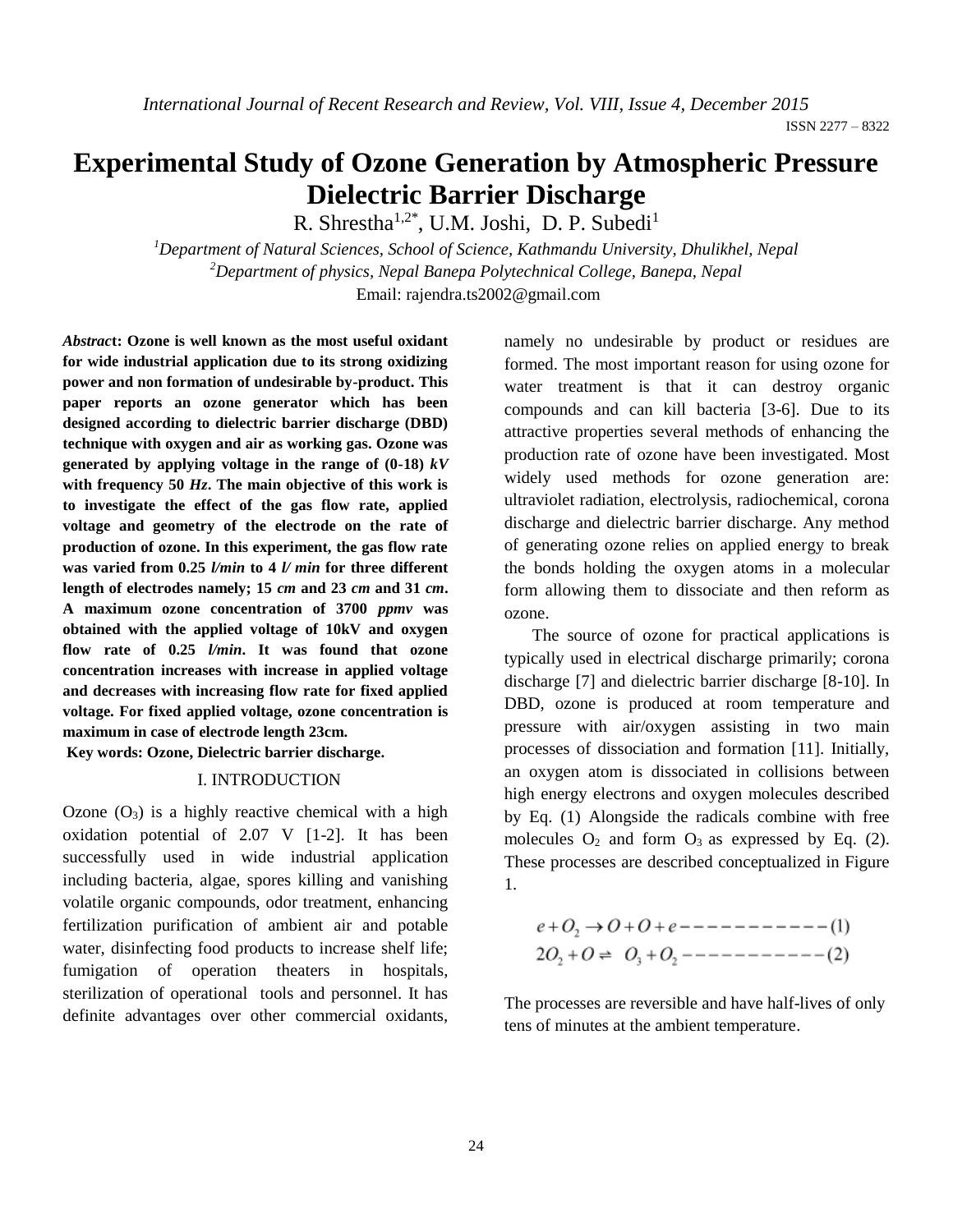

Fig. 1 Schematic diagram of formation of ozone by electron impact.

One of the very important applications of ozone is in treatment of waste water. The main reason for using ozone for this purpose is that it does not leave the rest of the reaction in the water because the ozone decomposes back into oxygen. Another reason is the ability of ozone to dissolve in water thirteen times more easily than oxygen [12, 13]. With more application and increasing consumption, improvement in production efficiency is required.

In this paper, production of ozone by dielectric barrier discharge has been presented. An attempt has been made to find out the optimum condition for higher ozone yield in annular reactor

#### II.EXPERIMENTAL SETUP

The schematic diagram of ozone generating system is shown in Fig. 2. AC high voltage was applied to a coaxial electrode arrangement by a step up transformer (0- 18) kV with frequency 50Hz. The central electrode was made of a brass rod fixed inside a glass tube of thickness 1mm. The gap between two glass layers was 2mm. A sheet of aluminum wrapped outside of the tube acted as the outer electrode. In this system, air and oxygen were used as the working gas. The gas passes inside the tube through the gap between the two glasses.



Fig.2: Schematic diagram of ozonizer, 1-Dielectric material , 2-Gas inlet, 3- Aluminum Sheet, 4- Glass tube, 5- Gap, 6-Ozone Analyzer, 7-Out let (mixture of air and ozone), 8-Beaker with water, 9-Resistance 10 k $\Omega$ , 10- Central electrode, 11-Power supply (18 kV, 50 Hz)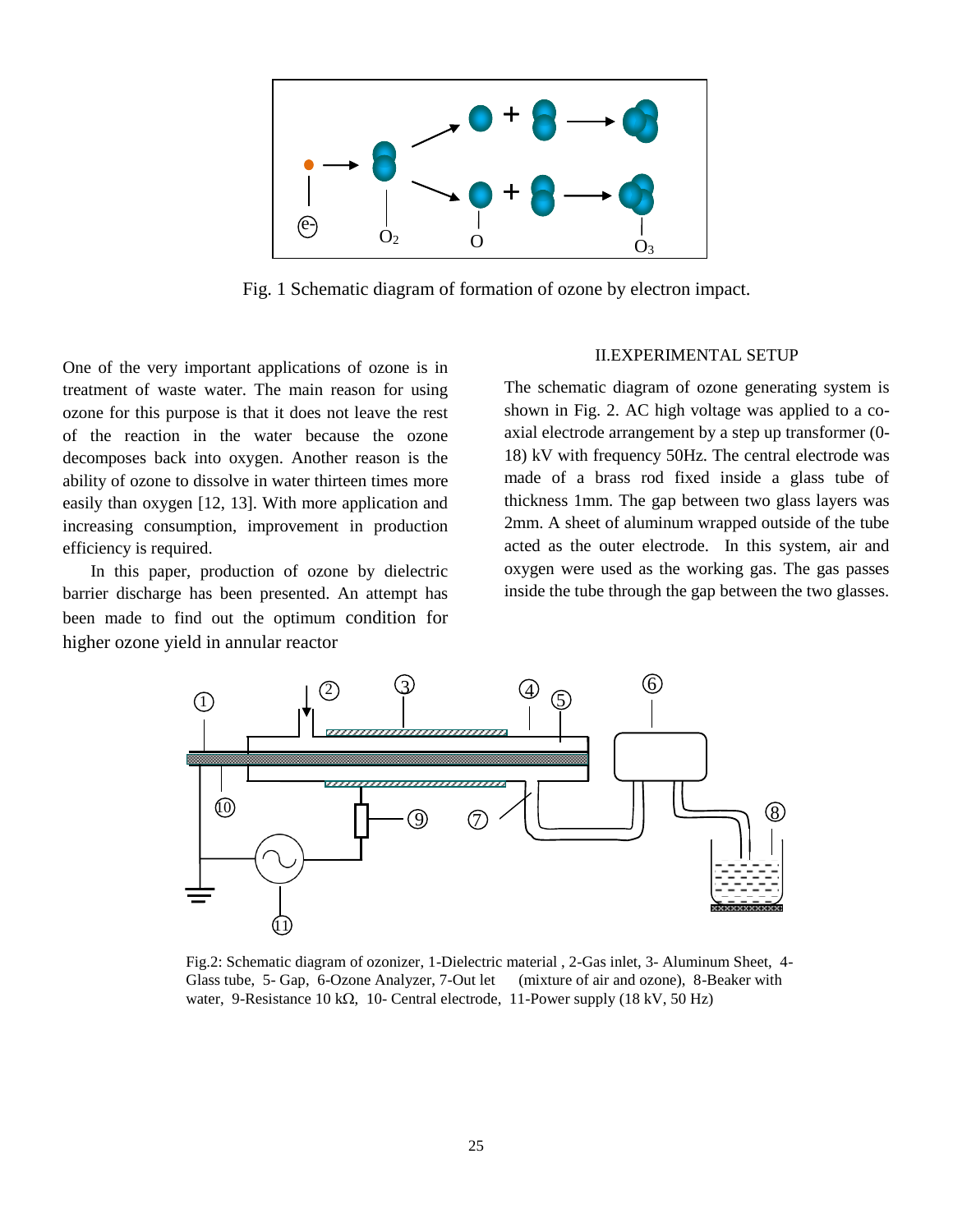

Fig.3: Cross sectional view of ozone generator with double barrier (a) and single barrier (b), Diameter of brass rod = 8mm, Thickness of dielectric (glass) = 1mm, Internal Diameter of glass = 10mm, Thickness of aluminum sheet  $= 0.5$ mm



Fig.4: Schematic diagram of different length of the outer electrode (a) with outer electrode length *l*=15cm (b) *l*= 23 cm (c) *l*=30 cm. These systems are referred to as  $S_1$ ,  $S_2$  and  $S_3$  respectively for the shake of convenience.

Air was supplied by an air pump and pure oxygen was supplied from a cylinder. When the discharge occurred, Ozone concentration was measured by ozone analyzer. To study the effect of the geometry of the ozone chamber, different length of electrode was used.

# III. RESULTS AND DISCUSSION

# *A. Effect of applied voltage on ozone concentration*

Fig.5 shows the variation of ozone concentration as a function of applied voltage for a fixed air flow rate of 2lit/min at 2mm gap with double barrier. It is evident that ozone concentration increases as the applied voltage increases. It is due to the reason that the increase in voltage increases the electrical energy density i.e. more energy transferred to the electrons, thereby increasing the possibility of collision of the air in the chamber. However, supplied energy may not always be sufficient for recombination of ions, radicals etc.



Fig.5  $O_3$  concentration vs Applied voltage for double barrier ozonizer at flow rate of air 2l/min

Fig.6 shows that ozone concentrations increases with increasing production time for same applied voltage. This is due to the fact that concentration of ozone increases with increasing the amount of non-elastic collisions with oxygen molecules.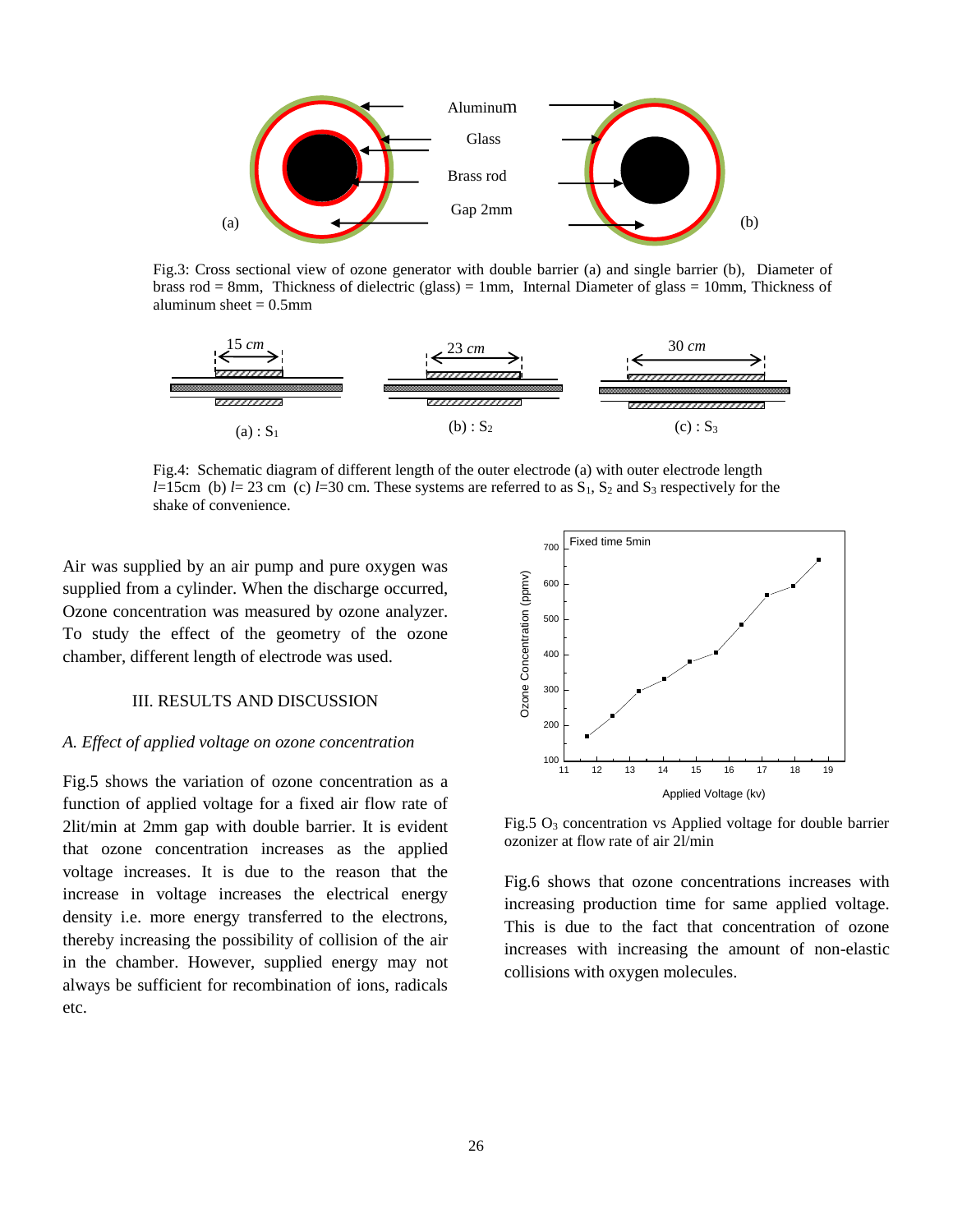

Fig.6.  $O_3$  concentration as function of applied voltage for double barrier ozonizer for different time at flow rate of air 2l/min

Fig .7 shows the effect of voltage on the yield of ozone concentration for the oxygen flow in the range of 0.25 *l*/*min* to 4 *l*/*min*. For flow rate of 0.25l/*min*, ozone concentration increases as increase in voltage for few kV reaches maximum value 3700 *ppmv* and then it starts to decrease. For other flow rates, we found same trends.



Fig.7 Ozone concentration Vs Applied voltage for different flow rates pure oxygen

# *B. Effect of gas flow rate on ozone concentration*

The effect of oxygen flow rate on ozone concentration is shown in Fig.8. It shows that ozone concentration is lowered by the increased floe rate. This is because of the residence time of the gas on the ozone chamber inversely related to the gas flow rate, with an increased residence time providing time for a reaction to occur and a correspondingly higher ozone concentration to be produce.



Fig.8 Ozone concentration Vs flow rate of  $O<sub>2</sub>$ 

# *C. Effect of length of electrode on ozone concentratio*n

Fig.9 shows the Ozone concentration as a function of discharge voltage for different length of electrode (15 *cm*, 23 *cm* and 31 *cm*). It is observed that the production of ozone is higher for length of electrode 23 cm than other electrode length.



Fig.9 Ozone concentration as function of applied voltage for different electrode areas at flow rate of oxygen at 1L/mim

It is because of the resident time of the gas on the ozone chamber. Therefore, with an increased residence time providing them for reaction to occur and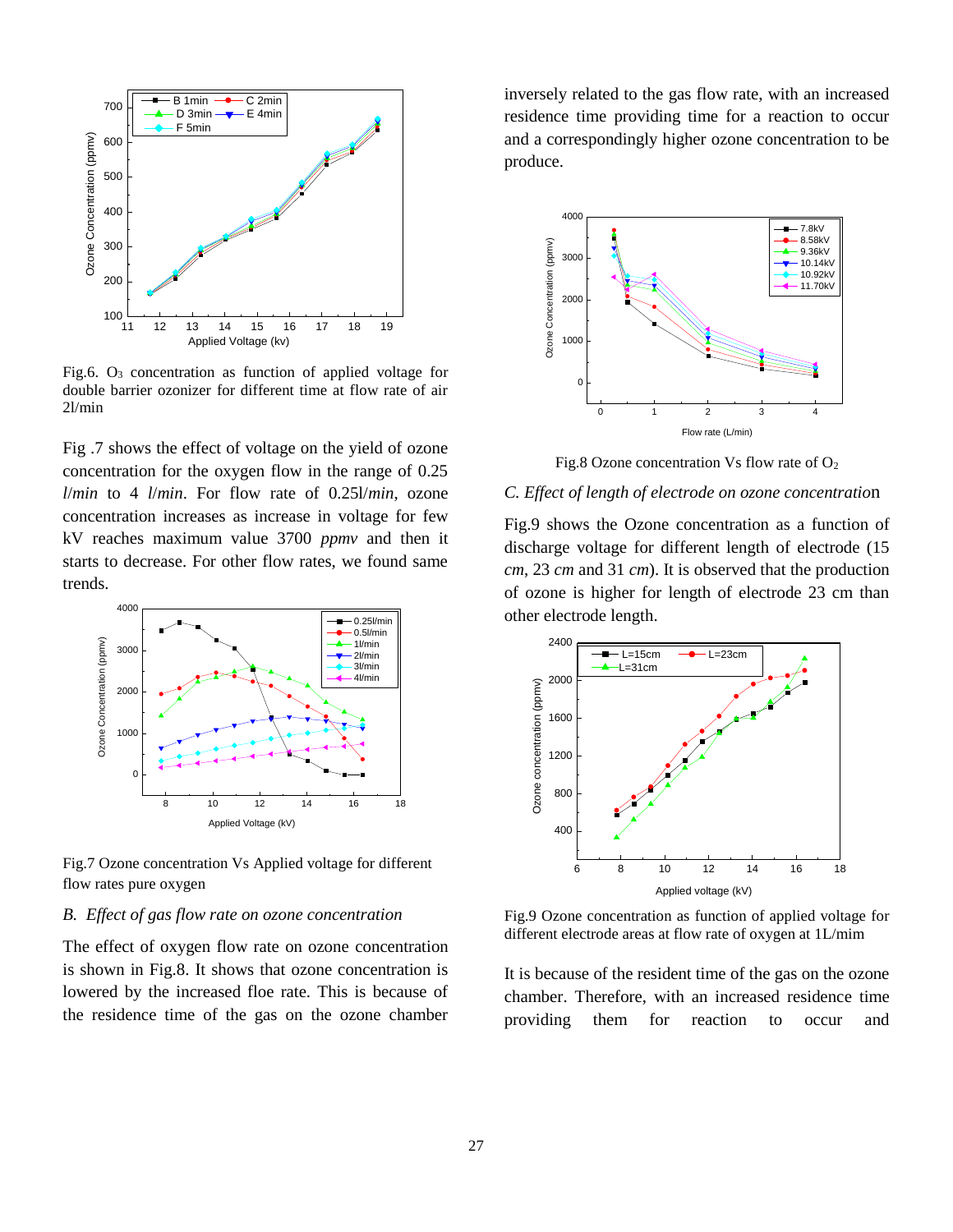correspondingly higher ozone concentration occurs if the residence time is not enough for recombination process. However, the residence time in the device with 31 cm electrode length is more extended

# *D. Effect of gases on ozone concentration at different voltage*

To study the concentration of ozone produced by oxygen as supplied gas and air, the experiment was repeated and result is shown in Fig.10. The concentration of ozone produced with air as fed gas is smaller than that of oxygen for same applied voltage. This is due to the composition of air which is more complex and consists of different species such as Ar,N2,  $O_2$ , He, H<sub>2</sub> etc [14]. The main point of lower ozone concentration with feed gas air is the lower number of oxygen molecules in the unit volume of air compared with pure oxygen.



Fig.10 Ozone concentration as function of applied voltage for air and oxygen at flow rate of 1L/min

# IV. CONCLUSION

The production of ozone by annular reactor in air and pure oxygen at atmospheric pressure with three lengths of outer (15cm, 23cm and 31cm), different flow rates and discharge voltage have been experimentally investigated. It was found that the concentration of ozone produced in dielectric barrier discharge increases with increasing applied voltage. The ozone

concentration increases with increasing time in certain applied voltage. The comparison between ozone production using oxygen and air as feed gas had been made and found that ozone concentration was higher in the case of oxygen as feed gas than air for given flow rate and applied voltage. Also the comparison of ozone concentration produced in different electrode chamber length had been made and found that ozone concentration produced in outer electrode of length 23cm was more than the electrode length of 15cm and 31cm for same applied voltage and flow rate.

# V. ACKNOWLEDGMENT

This work was supported by National Academy of Science and Technology (NAST) Nepal.

# VI. REFERENCES

- [1] L. Franken, The Application of Ozone Technology For Public Health And Industry, *Food Safety and Security at Kansas State University* 2005.
- [2] D. Babikov, B. K Kendrick. R. B Walker and R. T Pack., Formation of Ozone: Metastable States and Anomalous Isotope Effect. *Journal of Chemical Physics*, 119 (5). 2003
- [3] Khadre M. A., Yousef A. E., and Kim J. G., Microbiological Aspects of Ozone Applications in Food: *A review Journal of Food Science*—Vol. 66, No. 9, 2001
- [4] S.Patil, P.Bourke, J. M. Frias, B. K. Tiwari, and P. J.Cullen, Inactivation of Escherichia coli in orange juice using ozone, *Innovative Food Science and Emerging Technologies* 10, 551–557, 2009.
- [5] C.Voidarou, A.Tzora, I. Skoufos, D.Vassos, G.Galogiannis, A.Alexopoulos and E .Bezirtzoglou, Experimental Effect of Ozone upon Some Indicator Bacteria for Preservation of an Ecologically Protected Watery System*, Water Air Soil Pollution* , 181:161–17, 2007,
- [6] M.Takayama, K.Ebihara, H.Stryczewska, T.Ikegami, Y.Gyoutoku, K.Kubo and M. Tachibana, Ozone Generation By Dielectric Barrier Discharge For Soil